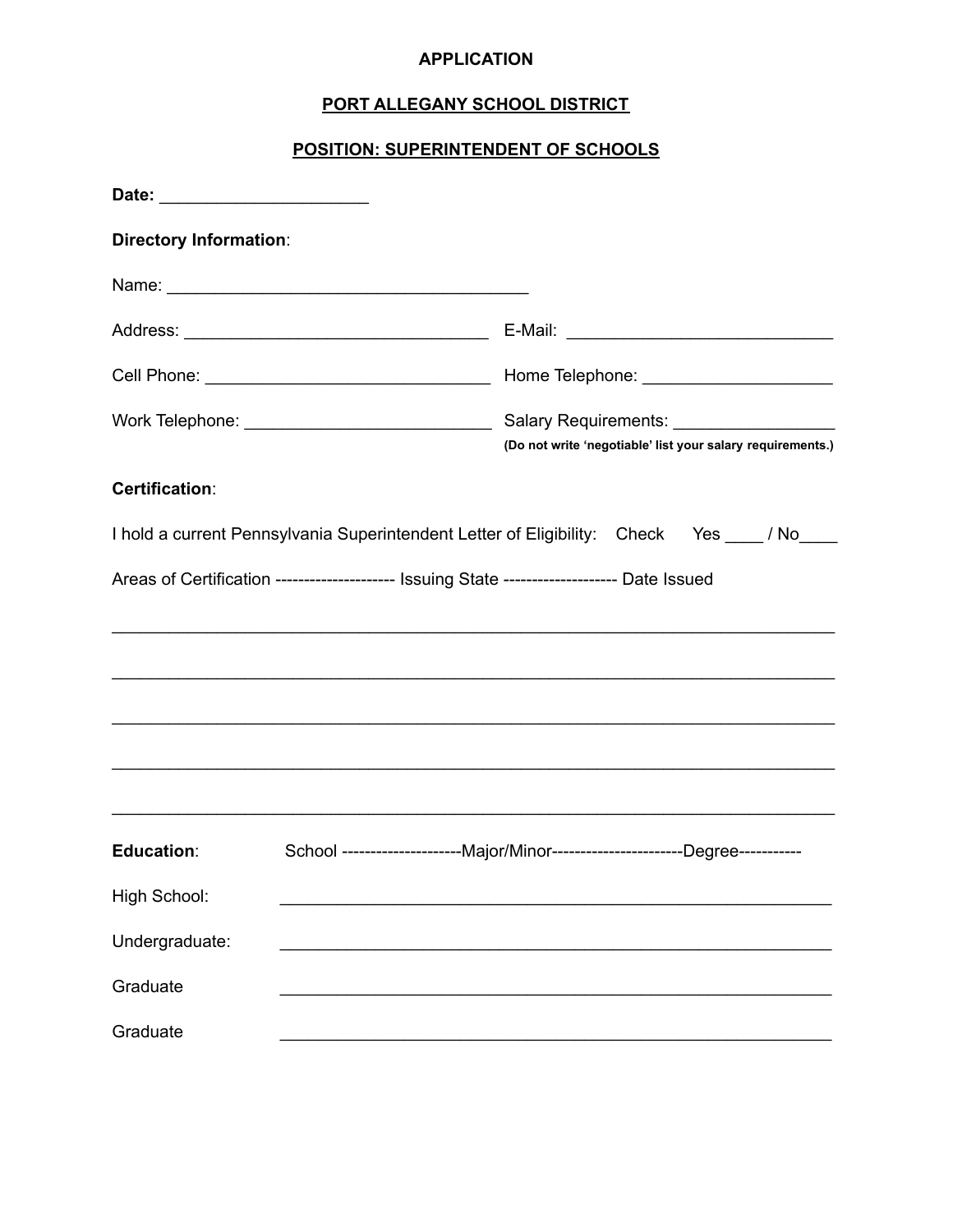References: List three (3) references -Name / Contact Information / Additional references may be requested

| Administrative and / or Supervisory Experience: |           |                                                                                |             |                     |  |
|-------------------------------------------------|-----------|--------------------------------------------------------------------------------|-------------|---------------------|--|
| District/School:                                | Position: | Dates of Employment:                                                           | Supervisor: | Reason for Leaving: |  |
|                                                 |           |                                                                                |             |                     |  |
|                                                 |           |                                                                                |             |                     |  |
| <b>Teaching Experience:</b>                     |           |                                                                                |             |                     |  |
| District/School: Position:                      |           | Dates of Employment:                                                           | Supervisor: | Reason for Leaving: |  |
|                                                 |           |                                                                                |             |                     |  |
|                                                 |           |                                                                                |             |                     |  |
| <b>Other Employment:</b>                        |           |                                                                                |             |                     |  |
|                                                 |           | Name: Type of Employment: Dates of Employment: Supervisor: Reason for Leaving: |             |                     |  |
|                                                 |           |                                                                                |             |                     |  |
|                                                 |           |                                                                                |             |                     |  |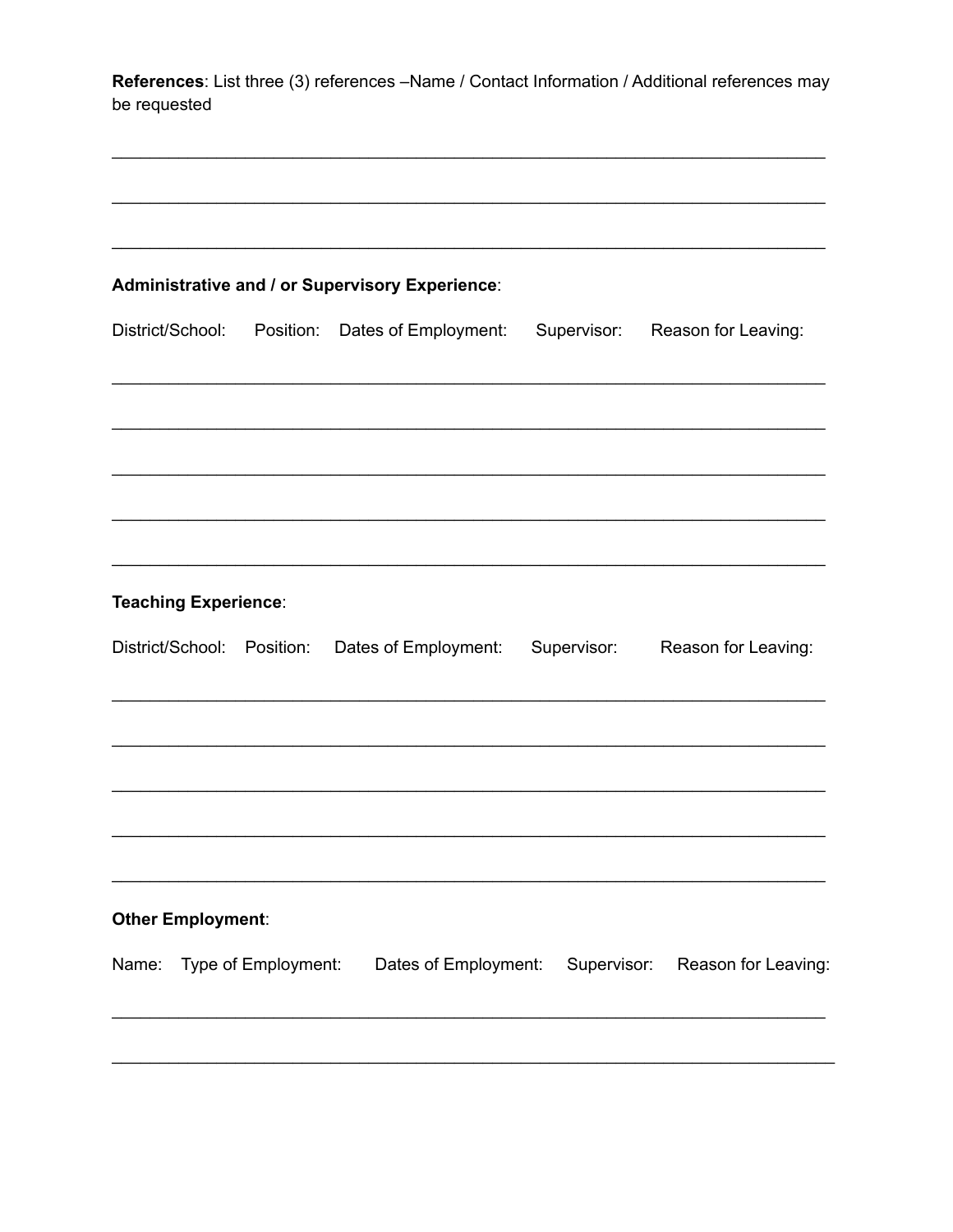### **Specific areas of Professional Experiences**:

Please provide your area(s) of experience, years of experience, and a self assessment of your strengths in those areas. Assess strengths on a scale of 1 to 10 with ten representing a wealth of experience.

**Area: Years Of Experience: Self Assessment (1 to 10):**

1. Working with School Board President / Board – Building / maintaining productive Board relationships:

2. Ability to listen / Hearing others out

- 3. School Finance / Budget:
- 4. Building Maintenance / Construction:

5. Contract Negotiations:

6. Comprehensive Planning:

7. Student Achievement: Meeting National / State Standards

8. Curriculum Development:

9. Staff Development / Recruit / Train / Evaluation Staff:

10. Addressing Personnel Issues:

11. Technology Skills:

12. Special Education Experience:

13. Extra-Curricular / Athletics Activities

14. Parent / PTA / PTO Community / Public Relations:

15. Public Relations / Social Media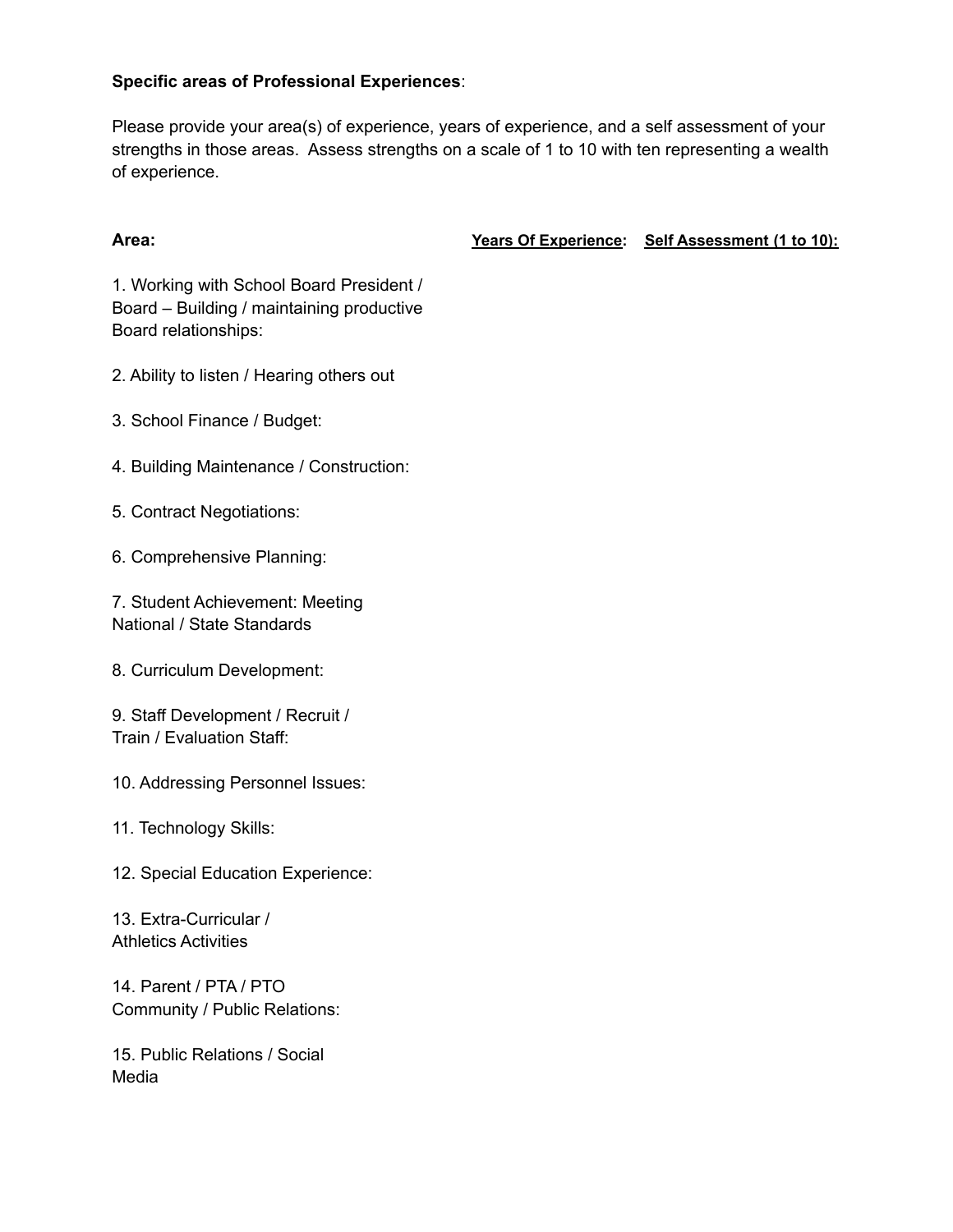#### **WRITTEN RESPONSE**

*Explain why you have applied to be the next Superintendent of the Port Allegany School District:*

*Explain why you believe that you are best suited to become the next Superintendent of the Port Allegany School District:*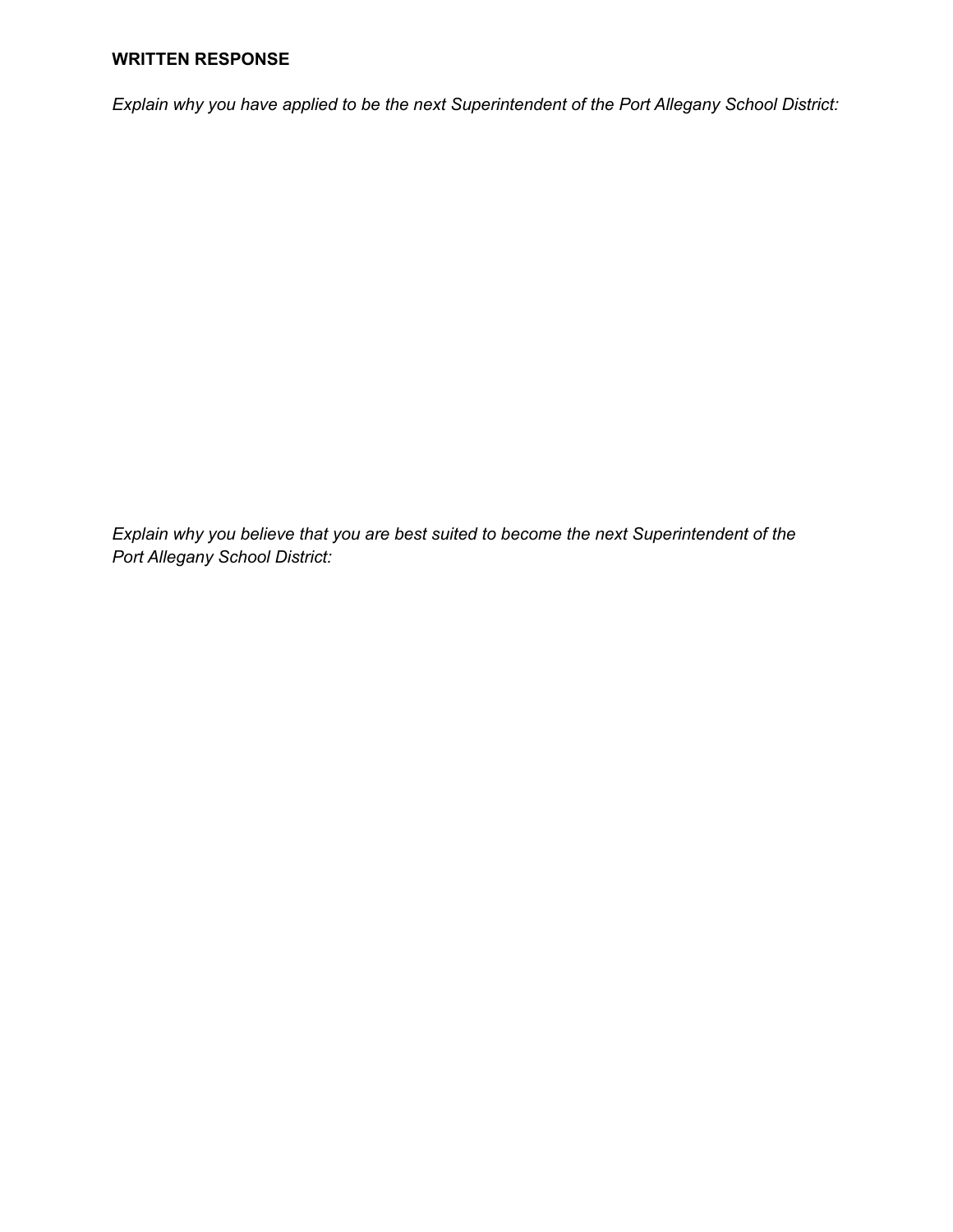#### **GENERAL BACKGROUND INFORMATION**

You must provide answers to all questions. If you answer '**Yes**' to any questions, you must list all offenses. For each conviction, provide date of conviction and disposition, regardless of the date or location of occurrence. Conviction of a criminal offense is not a bar to employment in all cases. Each case is considered on its merits. Your answers will be verified by criminal history reports and employment history reviews.

Criminal offense includes felonies, misdemeanors, summary offenses, and convictions resulting from a plea of 'nolo contendere' (no contest).

Conviction is an adjudication of guilt and includes determinations before a court, a district justice, or a magistrate which results in a fine, sentence, or probation.

You may omit the following: minor traffic violations, offenses committed before your 18th birthday which were adjudicated in juvenile court or under a Youth Offender Law and any convictions which have been expunged by a court or for which you successfully completed an Accelerated Rehabilitative Disposition program.

#### **Circle YES or NO**

| Were you ever convicted of a criminal offense?                                                                                                                                                                                                                                                                                                                                                  | <b>YES</b> | NO. |
|-------------------------------------------------------------------------------------------------------------------------------------------------------------------------------------------------------------------------------------------------------------------------------------------------------------------------------------------------------------------------------------------------|------------|-----|
| Are you currently under charges for a criminal offense?                                                                                                                                                                                                                                                                                                                                         | <b>YES</b> | NO. |
| Have you ever forfeited bond or collateral in<br>connection with a criminal offense?                                                                                                                                                                                                                                                                                                            | <b>YES</b> | NO. |
| Within the last ten years, have you been fired from a<br>job for any reason?                                                                                                                                                                                                                                                                                                                    | <b>YES</b> | NO. |
| Within the last ten years, have you quit a job after being<br>notified that you would be fired?                                                                                                                                                                                                                                                                                                 | <b>YES</b> | NO. |
| Have you ever been professionally disciplined in any state?<br>(Professionally disciplined means the annulment, revocation,<br>or suspension of your teaching, administrative, superintendent<br>certificate, or having received letter of reprimand from an<br>agency, board, or commission of state government, such as the<br>Pennsylvania Professional Standards and Practices Commission.) | <b>YES</b> | NO. |
| Are you the subject of any visa or immigration status which would<br>prevent lawful employment in the Commonwealth of Pennsylvania?                                                                                                                                                                                                                                                             | <b>YES</b> | NO. |

I understand that statements herein are made subject to the penalties of 18 Pa. C.S. () 4904 relating to unsworn falsification to authorities.

\_\_\_\_\_\_\_\_\_\_\_\_\_\_\_\_\_\_\_\_\_\_\_\_\_\_\_\_\_\_\_\_\_\_\_\_\_\_\_\_\_\_\_\_\_\_\_\_ \_\_\_\_\_\_\_\_\_\_\_\_\_\_\_\_\_\_\_\_\_\_\_\_

Applicant's Signature **Date**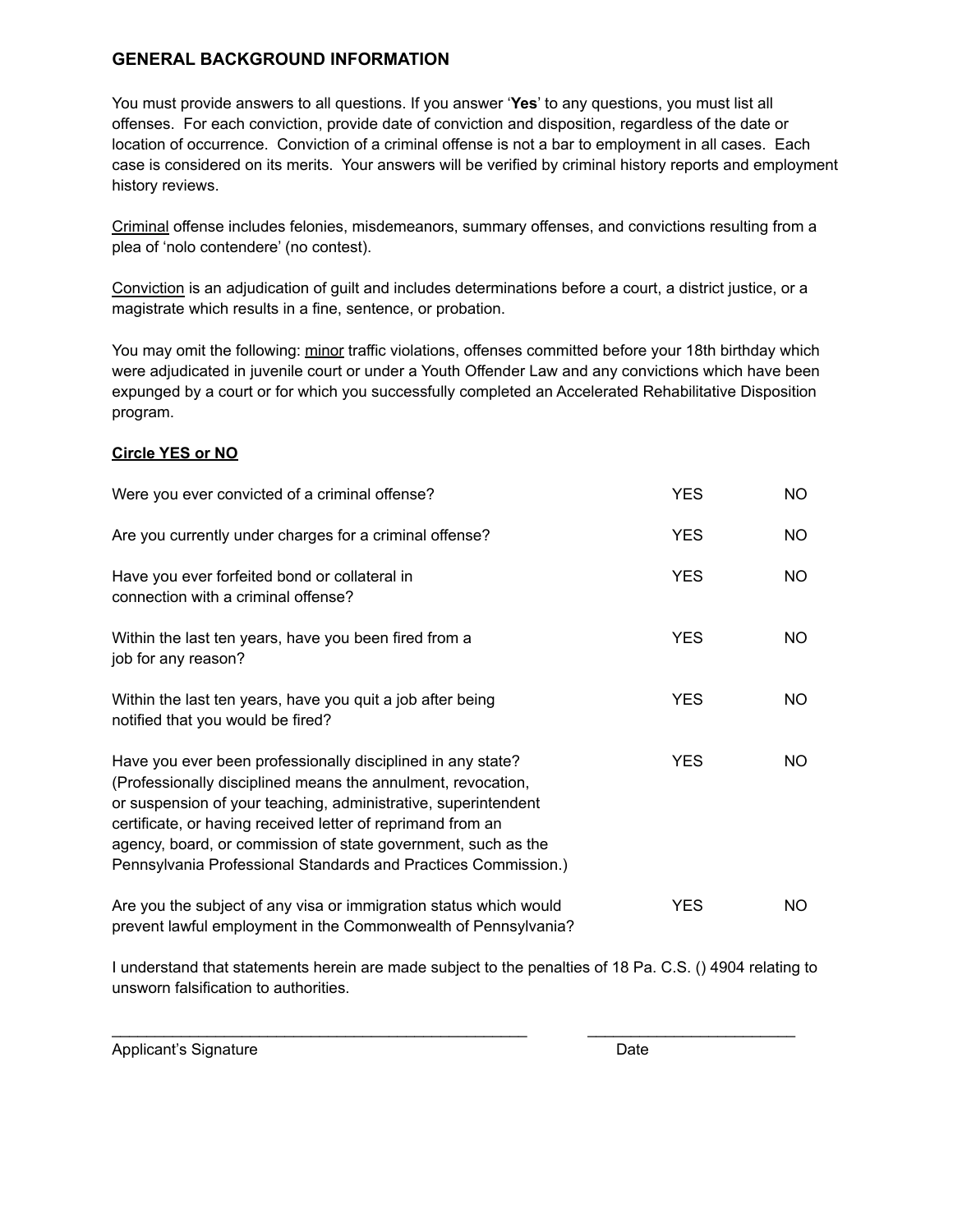# **STATEMENT OF UNDERSTANDING AND AGREEMENT**

## Please read the following information carefully before signing:

My signature below indicates that I read, understand, and agree to the following:

- 1. I hereby certify that the information I have provided in this employment application is true and complete to the best of my knowledge. I understand that if I am hired, the discovery of any false information provided or any relevant information omitted (no matter when discovered) shall result in the immediate termination of my employment.
- 2. I authorize and instruct the Port Allegany School District (herein after referred to as PASD) to make whatever inquires it deems necessary of any person or organization who is not a consumer reporting agency to verify any of the information I provided in this application and to determine my qualifications and abilities.
- 3. In exchange for the PASD agreement to receive, process and consider my application for employment, I hereby release the PASD and any and all persons assisting or organizing the search process for the District or organizations contacted by the PASD from any and all claims or causes of action arising out of PASD's verification of the information I have provided in this application and/or its determination of my qualifications and abilities. I also understand that I have a duty to make a complete and thorough inquires as to the conditions in the PASD if I wish to be employed there as the Superintendent of Schools.
- 4. I understand that, if an offer of employment is made to me, it will be contingent upon my completion of an employment entrance physical examination to the satisfaction of the PASD, I hereby consent to undergo a physical examination which may include any and all tests and procedures determined by PASD to be helpful in evaluating my suitability for employment.
- 5. I understand that, if an offer of employment is made, I must be able to obtain and pass all required background checks and clearances, including, but not limited to state criminal history clearance, child abuse certification, federal criminal history clearance , and an employment history review.
- 6. I understand that employment with PASD will be based on a term contract, and will continue only as long as the employee and PASD both wish to continue.
- 7. I agree to provide verbal and written answers to several job-related questions at the time of the interview(s).

I understand that statements herein are made subject to the penalties of 18 Pa. C.S. () 4904 relating to unsworn falsification to authorities.

\_\_\_\_\_\_\_\_\_\_\_\_\_\_\_\_\_\_\_\_\_\_\_\_\_\_\_\_\_\_\_\_\_\_\_\_\_\_\_\_\_\_\_ \_\_\_\_\_\_\_\_\_\_\_\_\_\_\_\_\_\_\_\_\_\_\_\_\_\_\_\_\_\_

# Applicant's Signature Date Date